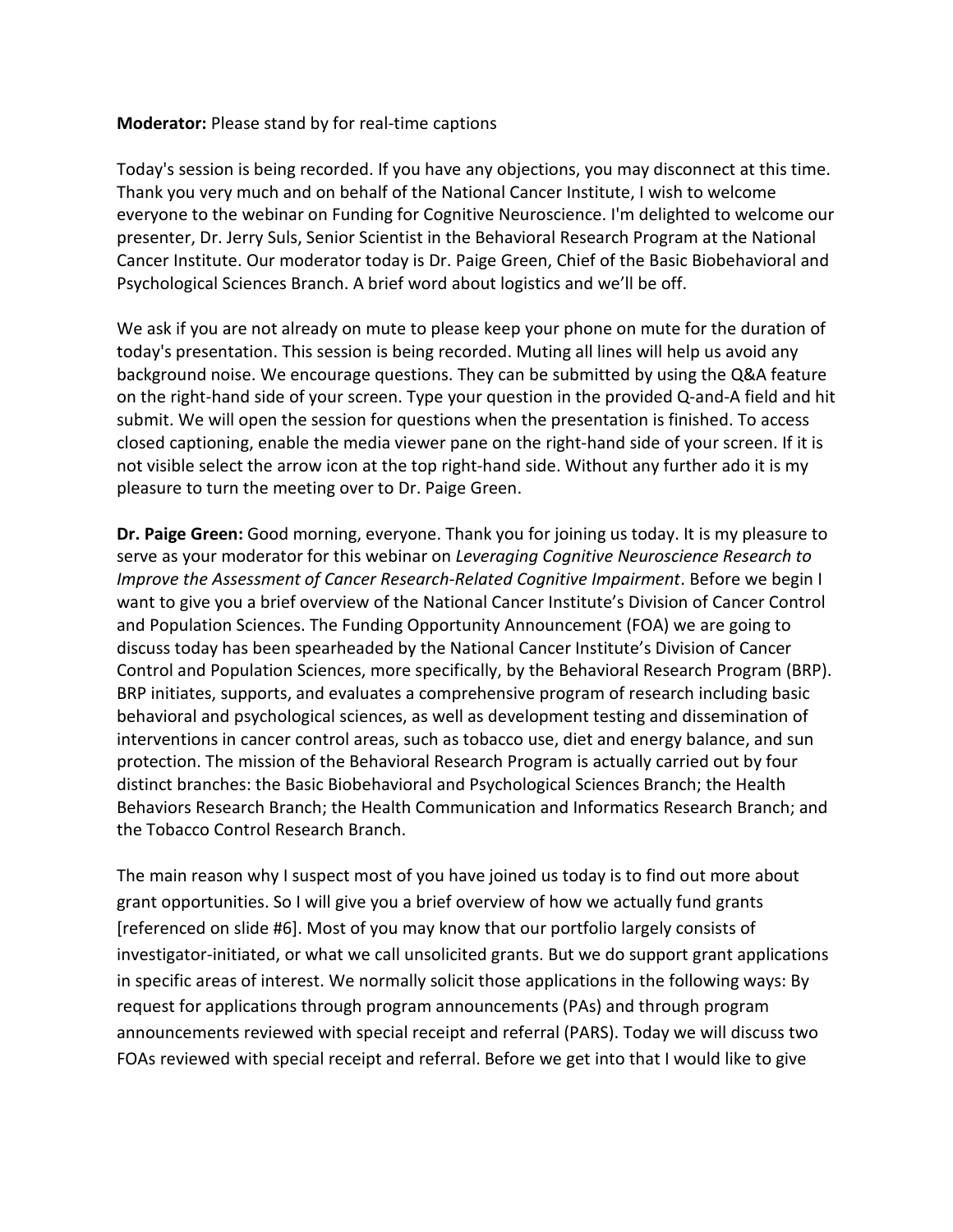you a brief overview of the grant mechanisms that we will use for the FOAs we will discuss today [referenced on slide #7].

The first grant mechanism is our NIH research project grant, which is an R01. It is generally used to support a discrete, specified, circumscribed research project. It is the most commonly used grant program. We do not specify a dollar limit unless it is specified in the funding opportunity announcement. R01 grants are generally awarded for a three-to-five-year period of time. This is in contrast to our NIH exploratory development grant mechanism, otherwise referred to as the R21. The R21 mechanism encourages new exploratory and developmental research projects. It is used quite often for pilot and feasibility studies. This particular mechanism is limited to two years of funding, and there is a budget cap. That budget cap is for direct costs over the two-year period, which may not exceed \$275,000 in total. Most often preliminary data are generally not required for an R21 application submission.

With that, I would like to turn the discussion over to my colleague, Dr. Jerry Suls, who will present the scientific scope of this particular FOA, *Leveraging the Cognitive Neuroscience Research to Improve the Assessment of Cancer Treatment Related Cognitive Impairment*.

**Dr. Jerry Suls:** Good morning. I will talk about this particular FOA (there are actually two), to facilitate the use of cognitive neuroscience-informed paradigms to improve assessment of cancer treatment-related cognitive impairment [reference slide #10]. The cognitive complaints are sometimes referred to as "chemobrain" or "chemo-fog." These refer to a kind of diffuse mental cloudiness reported by some proportion of patients that occurs or follows chemotherapy, sometimes as a very late effect. These cognitive complaints are thought to be due, in part, to the neurotoxic effects of these drugs. Both R01 and R21 FOAs wish to encourage transdisciplinary clinical and preclinical work that will leverage cognitive neuroscience to potentially improve upon conventional measurement of cognitive impairment that follows cancer treatment. We are referring to systemic chemotherapy (although not exclusively), because therapies, such Tamoxifen and Aromatase Inhibitors and molecularly targeted therapies (e.g., monoclonal agents), are also applicable to these FOAs.

Cognitive problems that patients report often include remembering, paying attention, concentrating, following directions, and other complaints. These self-reports by patients are bolstered by empirical studies and also by preclinical (animal) studies in which standard chemotherapy drugs were administered. Approximately one-third of cancer patients and animals who have received chemotherapy agents show deficiencies and lowered performance in cognition, learning, and attention. Right now, the current assessment of chemobrain following cancer treatment – and I should emphasize we are interested in treatment for noncentral nervous system malignancies – relies on patient self-reports and traditional clinical neuropsychological test batteries. These kinds of assessments have some limitations, however [reference slide #11]. Patient self-reports are an important first step in assessment and for initial screening because they signal a possible problem. However, self-reports cannot identify the underlying nature of the cognitive impairment(s). The limitation of a patient report is, a patient may report, "I can't remember what I was just told," and assume that it's a problem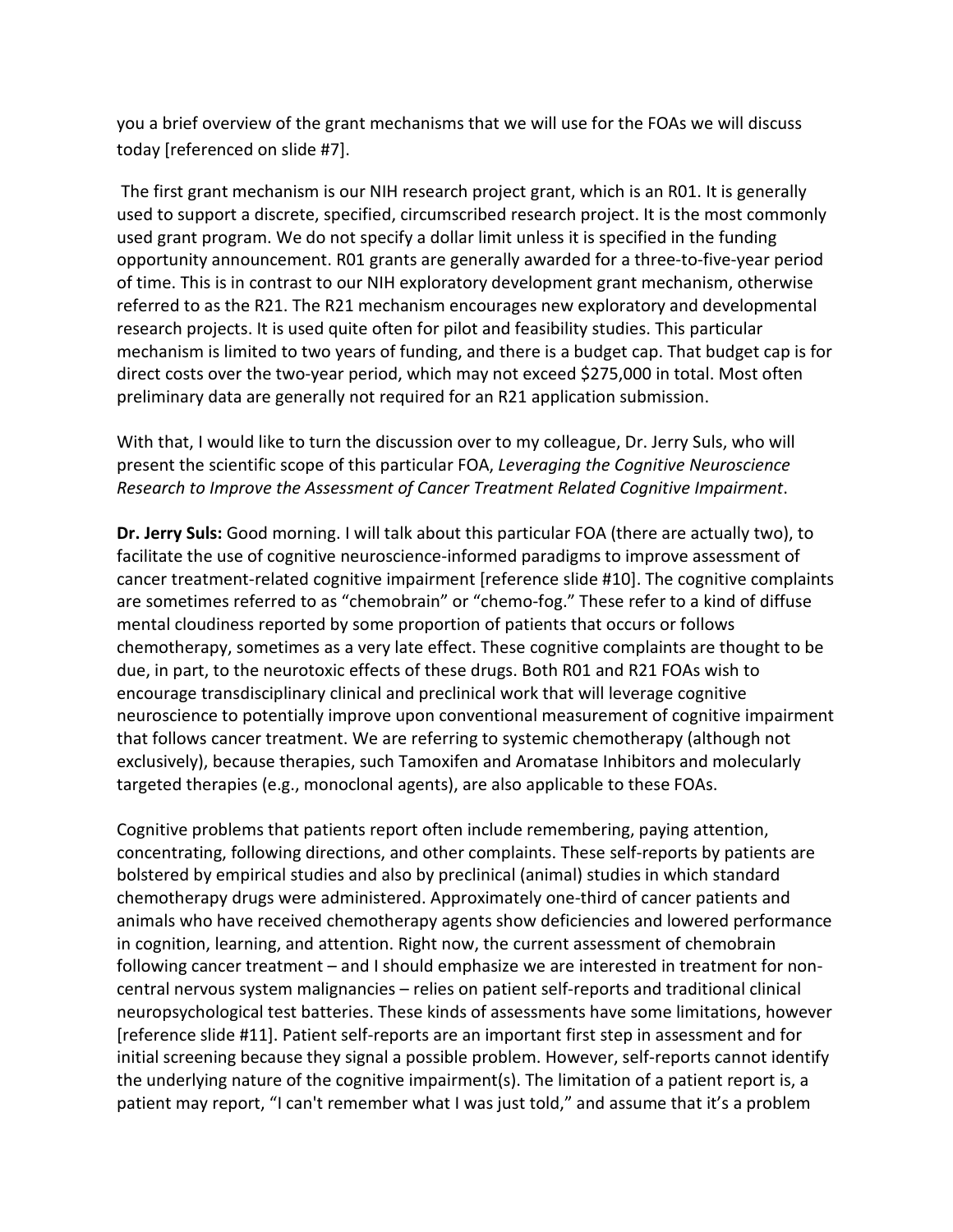with memory or recall. But, in fact, it might be that they were unable to pay close attention to what they heard.

Traditional clinical neuropsychological test batteries are a definite improvement, but they, too, have limitations in determining exactly what is not functioning properly with respect to cognitive processing. One example would be the Trail Making Test A [reference slide #12], which is part of the inventories that are used in clinical neuropsychology. In Trails A you connect a bunch of digits in circles and the test administrator measures the accuracy and the amount of time it takes the patient to complete the task. A poor performance could be due to forgetting the digits (memory) and/or their order, trouble searching for the digits (selective attention), or difficulty drawing the lines (psychomotor performance). Other neuropsychological tests also possess this limitation. A poor performance may be due to a number of different things that are not quite going right for the patient. The central issue for us is to understand the source of the cognitive complaint [reference slide #13]; to do that it is important to identify the critical cognitive skills that are working sub-optimally. Lacking a fuller understanding makes it difficult to help patients and clinicians plan accordingly, suggest accommodation strategies, etc.

We think cognitive science tests are capable of better specifying what the underlying impairment is. We also think that cognitive science-based tests have the possibility of being computer-administered, which is unlike traditional clinical neuropsychology testing batteries that are administered one-on-one, and can be very time-consuming. Computer administration might be shorter and more efficient and may even have a potential for being incorporated into testing in the clinic or remotely. I should add there are other tests that have been developed, for example, the NIH Cognitive Toolbox, which was developed to be brief and applicable to a large range of samples.

The limitation of the Cognitive Toolbox tests is, for the most part, they are based on the standard tests in the clinical neuropsychology batteries, OR are based on some cognitive neuroscience-informed tests of the type we're trying to encourage but do not have all the conditions to identify the particular component of cognition that leads to poor performance. For example, the Cambridge Automated Neuropsychology Battery has better sensitivity, but is not composed of all the conditions needed to identify the specific cognitive deficit. An example of a cognitive neuroscience paradigm, which comes closer, is illustrated in slide #14, which we call a filtering task. This comes from Molly Erickson and her colleagues published in 2015. It differentiates between two different components of cognition (selective attention versus memory load) to identify what is responsible for poor performance. This kind of cognitive neuroscience task has not been applied to cancer patients or people getting chemotherapy, but certainly there's no reason to think it couldn't be. The idea here is to remember the number of red items in several different conditions. Sometimes there is a standard set of three. Sometimes there is a standard 3 (red's) +2 (yellow) distractors. Sometimes there are five reds, and then these are taken away. After a short delay, you are supposed to say where the reds are. Why is this important? As indicated, if you manipulate the number of distractors, for example, you add yellows, which are supposed to be irrelevant,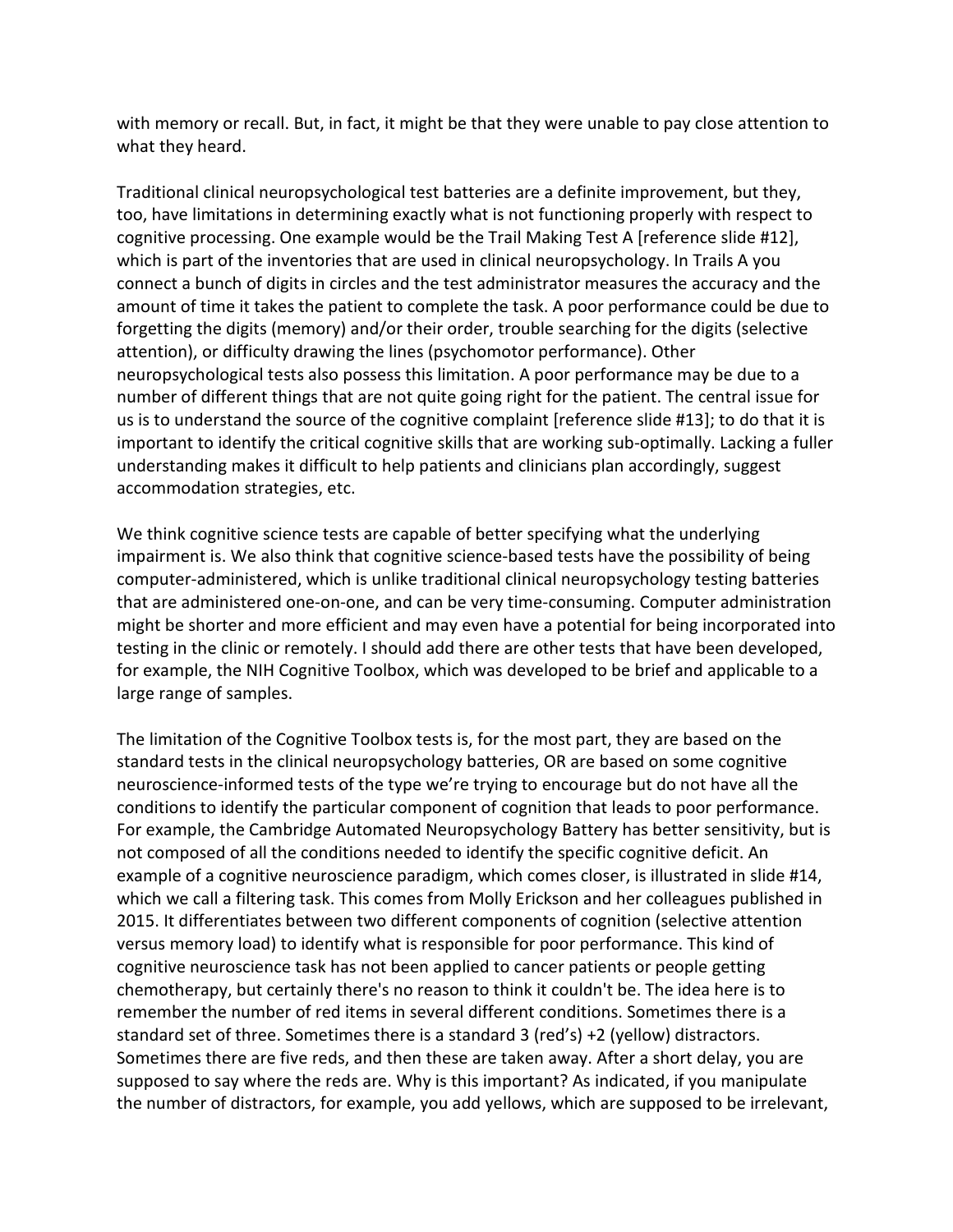that is testing how well the person can selectively attend (i.e., not be distracted). If you add number of (red) items, that is testing memory-span. By distinguishing these kinds of conditions you should be able to determine whether the selective attention, memory, or both, are responsible for poor performance.

Other tasks that differentiate different components of cognitive skills have also been developed. We think that by using these cognitive neuroscience-informed paradigms we can answer a number of questions. Here are some examples of those questions [reference slide #15]. What specific cognitive functions are impaired following non-CNS chemotherapy treatments (or Tamoxifen, aromatase inhibitors or other molecularly targeted therapies)? Is it selective attention, is it memory, is it long-term memory, is it short-term memory? If one measured either brain activity, or the integrity of neuronal connections, would we find that the cognitive neuroscience testing does a better job at predicting gray and white matter changes after receipt of chemotherapy? Does cognitive neuroscience paradigm performance do better at predicting brain activity or neuronal integrity than performance on traditional clinical neuropsychological test batteries and/or the NIH Toolbox assessment? An important question is how do the cognitive profiles of patients who are treated with chemotherapy differ based on cognitive neuroscience tests versus traditional testing. Might cognitive neuroscience paradigms be more appropriate and efficient for integration into standard cancer care? We also anticipate that if you can identify more precisely what the specific cognitive components that are being affected by chemotherapy are, that can inform strategies for clinical guidelines for effective care plans, for accommodation strategies, and anticipating effects.

What sorts of features do we think grants falling under these FOA's should have [reference slide #16]? First, I will talk about features that are most common to clinical research, that is, studies done with patients who receive chemotherapy. It is essential for those clinical studies to have prospective longitudinal designs. This would be a pre-treatment baseline, which would involve cognitive assessment prior to chemotherapy, and repeated assessment(s) over time. How many assessments, and for how long a period of time would depend on the cancer site and stage, the treatment, the availability of patients, and a variety of concerns that would have to be tailored to the specific aims of the application. But longitudinal design seems essential (certainly in the context of the R01).

Another essential component is incorporation of cognitive neuroscience-informed paradigms or tests to identify what cognitive processes are affected by cancer treatment. And some comparison, probably with traditional clinical neuropsychological assessment tools, to be able to see how well the cognitive neuroscience paradigms work in predicting problems versus to the tests that have been traditionally used. It is also possible for researchers to consider NIH Toolbox or the Cambridge Automated Neuropsychology Battery to compare with cognitive neuroscience paradigms and traditional clinical neuropsychological test batteries and/or patient self-reports. These latter elements are optional, however, because administration time and patient burden can impose significant constraints. The final essential feature is having some relevant comparison group, ideally cancer patients not receiving chemotherapy and/or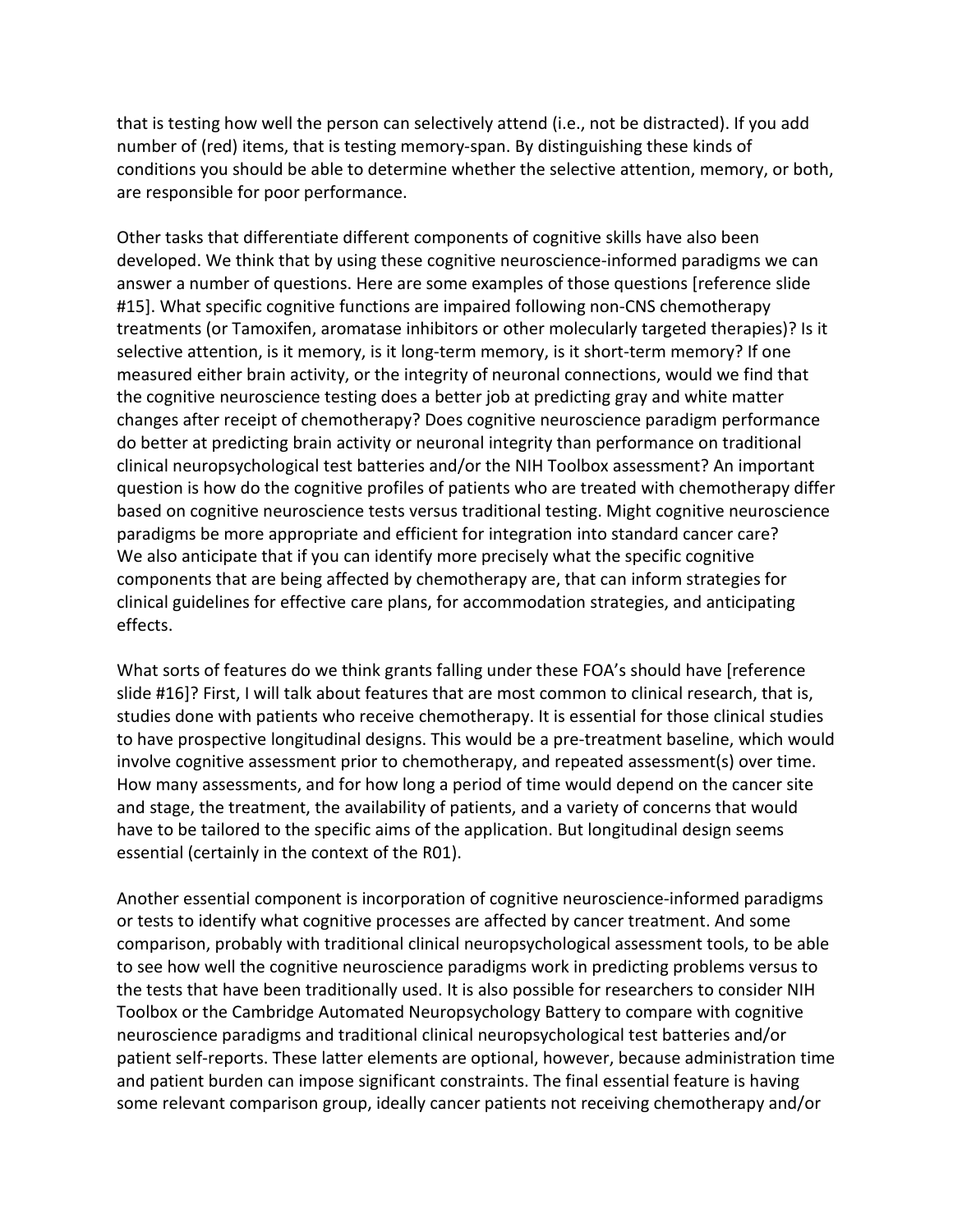healthy aged-matched controls. The choice of control group will depend on the cancer site, cancer stage, and the treatment regimen that the investigators have chosen. Whatever the choice, it is critical that the applicants provide a justification for their choice.

In terms of the other features that are optional [reference slide #17]: structural and/or functional neuroimaging is relevant to some of the example questions – but it is not a requirement. We also think looking at quality-of-life and functional outcomes (as they bear on cognitive effects) as a function of chemotherapy is relevant. Assessing how cognitive neuroscience-informed tests predict such "downstream" outcomes would be very useful, but again, it is an optional feature.

For preclinical (animal) studies, there is more breadth of choice. We do strongly encourage longitudinal designs, however. We also encourage using chemo-agents that are currently being recommended in clinical guidelines and, in particular, thinking about whether a drugcombination or a single drug is going to be tested. There are pros and cons with respect to testing combinations versus testing a single agent at-a-time. A "combo" speaks to generalizability, whereas one agent at-a-time potentially specifies the path of action. In either case, the application should provide a rationale for the choice. Other design features are best justified in terms of the specific aims of the application. There are degrees of freedom in terms of what people do.

What do we think would constitute the criteria for something to be considered really outstanding? [reference slide #18] Certainly the projects would need to demonstrate careful thought about the cognitive neuroscience-based tests chosen to be tested. Especially in cancer patients, is the research able to assess the feasibility and predictive validity of such tests? Is the research capable of indicating whether cognitive neuroscience testing provides more meaningful and useful information about the cognitive functioning of non-CNS cancer patients than does conventional neuropsychological testing? Would the results provide a strong scientific basis to inform care planning and accommodation strategies? We also encourage the inclusion of understudied and demographically diverse samples. Knowledge is limited about the cognitive changes associated with cancer treatment in patients with regard to a broad range of educational backgrounds.

An important criterion is the transdisciplinary nature of the research. It is important for medical oncologists, cancer epidemiologists, clinical neuropsychologists, and psychooncologists to include cognitive scientists in this work and collaborate in the development and evaluation of inclusion of these cognitive neuroscience-informed tests. Of course, in the preclinical studies, knowledge and expertise in cancer and extant cancer treatments will be important. There are some things we are **not** intending this FOA to cover. We are not supporting the analysis of existing data. We are discouraging retrospective or cross-sectional research designs (though there may be justification in the case of R21 applications). And including brain imaging technologies exclusively would not be an aim of this FOA.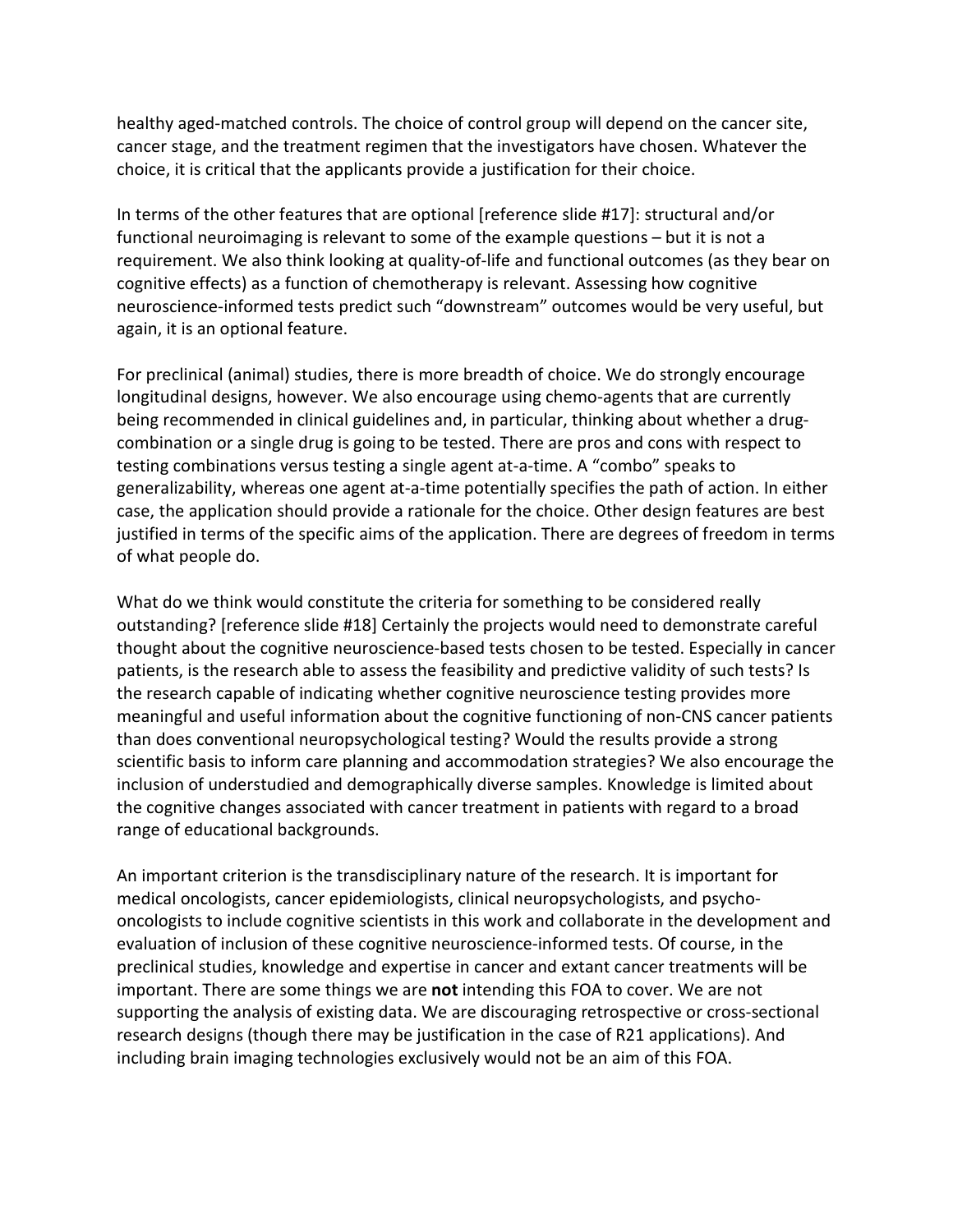Another relevant fact is that these two FOAs are PARs [reference slide #19]. They will be evaluated by reviewers with relevant expertise in areas such as cognitive science, oncology, neuroscience, with regard to pre-clinical studies and animal models, and of course, psychooncology.

The R01 version of the FOA is the three-to-five-year grant. As Dr. Green mentioned, the R01 usually requires preliminary studies and preliminary data. The R21s are two-year grants. They are considered exploratory and do not usually require preliminary data. For purposes of brevity I will not go through the protocol for grants that request more than \$500,000 in direct costs. That will require special program approval for submission. The details about how that works are in the FOA announcement. We urge that everyone read the FOA very carefully before they submit. We tried to include as much of the important information that people needed to know.

The earliest submission date is September 13, 2016 [reference slide #21], but the actual submission deadline is October 13, 2016. There are successive deadlines twice a year. This slide and other information posted on the website indicate when scientific peer review would occur and when these two FOAs expire. There is a slide that indicates other announcements and extramural cancer funding training [reference slide #22]. One thing I want to add is if you decide, "I'm not doing exactly what they want. I am not incorporating cognitive science and informed paradigms. Cognitive assessment is not my a priori goal," this NCI Branch, Program, and Division strongly encourage the support of all elements relevant to the cognitive effects of cancer treatments. Therefore, certainly consider submitting, though the application may not fall under these PARs. I will let the moderator take over.

**Moderator:** Thank you, Jerry, for your wonderful presentation. We will open this session for written questions. As a reminder, questions can be submitted using the Q&A feature on the right-hand side of your screen. Just type your question in the provided field, and then hit submit. I will now turn the questions over to Paige Green.

**Dr. Paige Green:** Thank you, Jerry, for outlining the scientific scope of the funding opportunity announcement to support this very important area of science. The first question that we received is the following: "The FOA encourages the applications of cognitive neuroscience theory and task paradigms developed in the last three decades. For improved measurement and assessment of acute and late-term cognitive changes following cancer treatment, does that mean that traditional clinical neuropsychological batteries should not be included?"

**Dr. Jerry Suls:** The answer is, we think that the traditional batteries, or certainly parts of those batteries, should be included as a comparison to the newer cognitive neuroscience paradigms. That would be one of the comparisons we would think would be critical to determine whether the cognitive science paradigms can do a better job and how.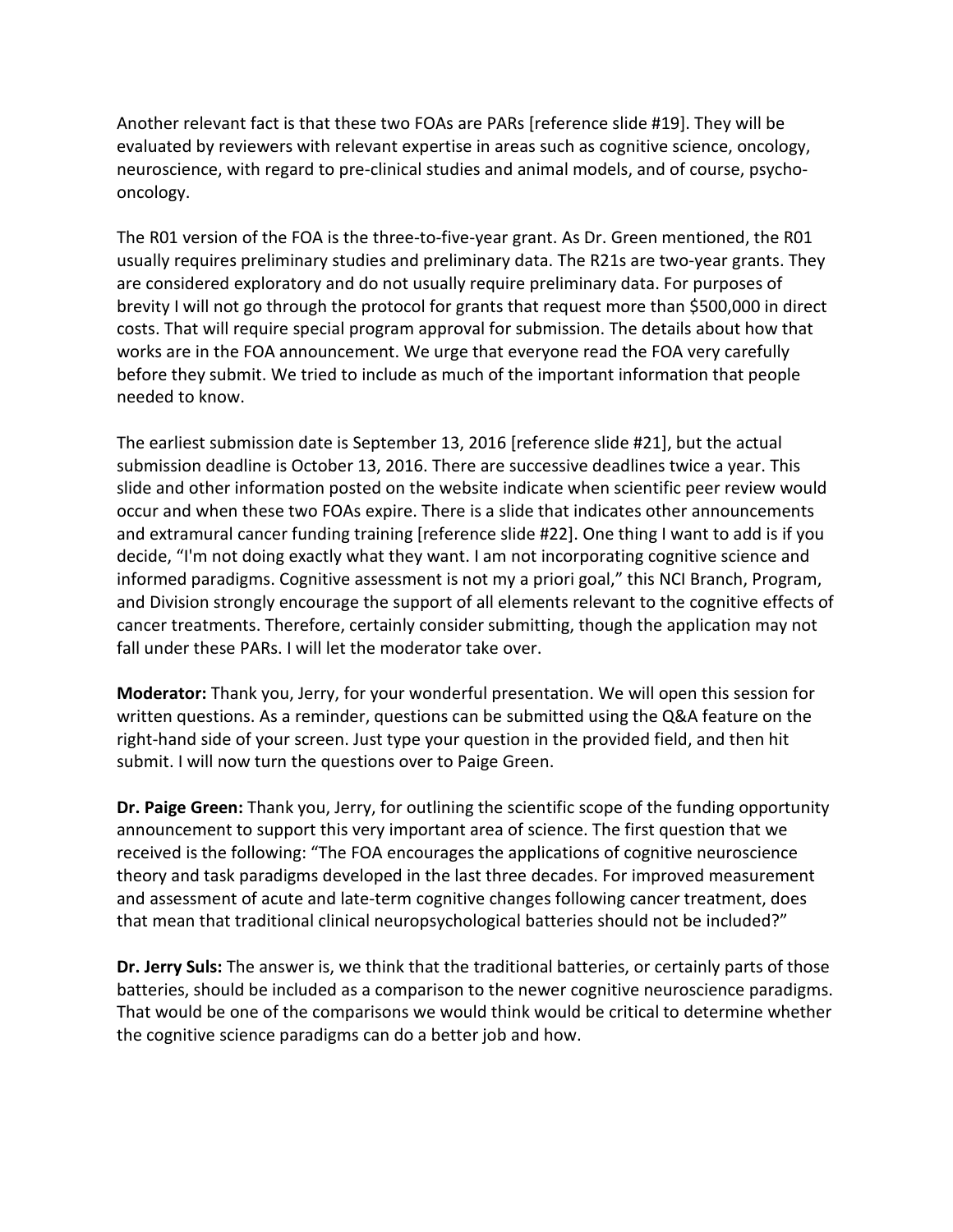**Dr. Paige Green:** Thank you. "To what extent are proposals that focus on both cognitive and social affective changes in response to cancer treatment of interest or are relevant to the FOA?"

**Dr. Jerry Suls:** Social and affective changes as a function of cancer treatment are not a primary focus of the FOA. However, to the extent it is may be informative to consider social, and particularly, affective changes as a contributor to cognitive impairment, then its measurement may be something that would be looked at favorably. One does not need to look at social and affective changes. It is certainly the case, like in depression, you can see why you might want to measure that and control for it – to determine whether the effect of treatment is "purely a cognitive affect."

**Dr. Paige Green:** "Must the NIH cognitive toolbox battery be included as a control?"

**Dr. Jerry Suls:** No. The NIH Cognitive toolbox does not need to be included as a control. It is offered as an option, in part, because of its brevity and ease of administration. If one found that the cognitive neuroscience paradigms performed no better than certain parts of the toolbox, that would be useful information. In any case, researchers do not have to include this toolbox in their applications.

**Dr. Paige Green:** Do you have any particular preference about the cancer sites that must be studied?

**Dr. Jerry Suls:** We think there are certain sites that are more relevant to chemo-brain phenomena. The majority of data collected to date are for breast cancer. There are also results on lymphomas and some other sites. But we are not specifically taking a position on any particular site being studied, except it must be a non-CNS malignancy and treated with systemic chemotherapy and/or hormone blocker therapies or molecularly targeted therapies, such as monoclonal agents. I would also say there are some incentives to cancer sites that have not been studied as much as breast cancer.

**Dr. Paige Green:** Are applications exclusively to be focused on the effects of systemic chemotherapy?

**Dr. Jerry Suls:** I appreciate that question. Although we anticipate the lion's share of applications will pertain to systemic chemotherapy, the questions about cognitive effects of cancer treatments also pertain to hormone blocker treatments, such as Tamoxifen, Aromatase Inhibitors (AI). We still do not know a great deal about those and their effects on cognition. There are some reports and plausible biological pathways that indicate there are cognitive effects.

People could focus on systemic chemotherapy. They could also look at other forms of treatment including things like the monoclonals, which are also not very well-studied. A given investigator's decision will depend on the availability of the patients and the kind of regimen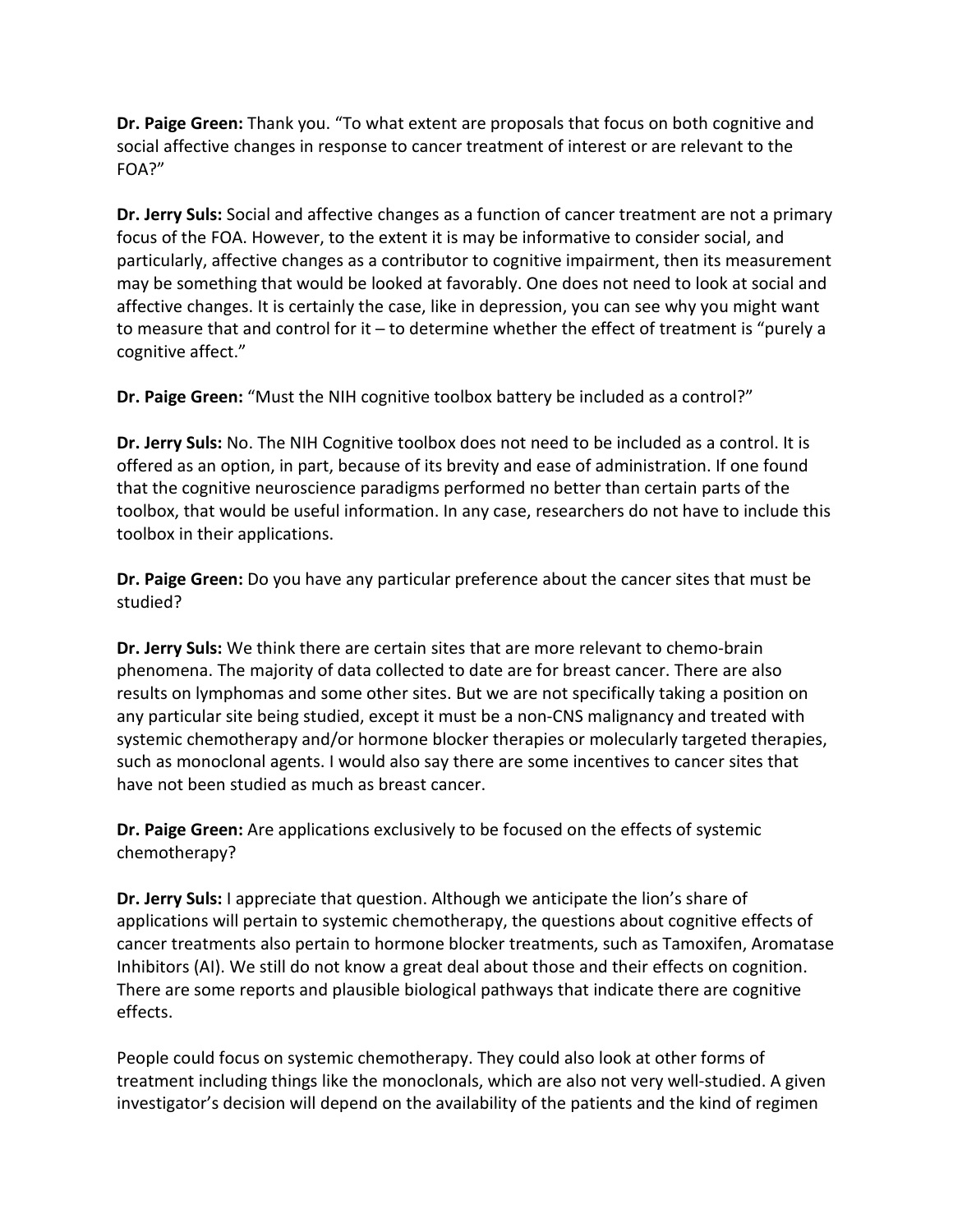that they receive. We expect that drug combinations may be most common. Ideally, of course, one would want to disaggregate the different factors and the different treatments, but that will not always be possible. It will be important for investigators to justify why they have selected certain agents, or why they have selected a combination of drugs to study.

**Dr. Paige Green:** Certainly we are not restricting a systemic chemotherapy. For early-stage breast cancer patients now there are some suggestions depending on their genetic profile that they may not, in fact, get systemic chemotherapy. After radiation and/or surgery they may immediately go on Aromatase Inhibitors or something like that.

We are going to turn our attention to questions in real time. These are questions that have been submitted by webinar participants as they have listened to the webinar. The first question that we will tackle is the following: "Will grants be reviewed by a SEP or special emphasis panel? If so, will there be human and animal reviewers included in the peer-review group?"

**Dr. Jerry Suls:** The answer to that question is the grants will be reviewed by a special emphasis panel. There certainly will be strong recommendations to have reviewers with expertise in clinical and preclinical studies. We also anticipate that an SEP will have representation by cognitive scientists, clinical oncologists, psycho-oncologists, clinical neuropsychologists, and animal modelers.

**Dr. Paige Green:** An applicant can use his or her cover letter to request specific types of expertise that might be needed to ensure an adequate peer review of his or her particular application. As you prepare your application, please make sure that if you believe there is a specific disciplinary perspective that might not be captured by the SRO, you outline that in your cover letter.

Next question: "How concerned should we be about patient burden if we expect applicants to compare traditional neuropsychological and cognitive neuroscience tasks?"

**Dr. Jerry Suls:** That will depend on the particular goals or aims of an investigator. I would add that some cognitive neuroscience tests can be administered on iPads and perhaps remotely, not in the hospital, for example. Hence, participant burden might be minimized. Because traditional neuropsychological inventories can take more than an hour or so to administer, a couple of testing sessions may be needed. It may be that the sessions are not all in a lab or in a hospital or clinic. There needs to be some attention to these considerations. Participant burden and effects of fatigue are legitimate concerns, but we think they can be strategically overcome.

**Dr. Paige Green:** "For the determination of near-term versus late-term effects of treatment, is the question of whether the cognitive or cancer-related cognitive impairment is near-term or late-term a required analysis?"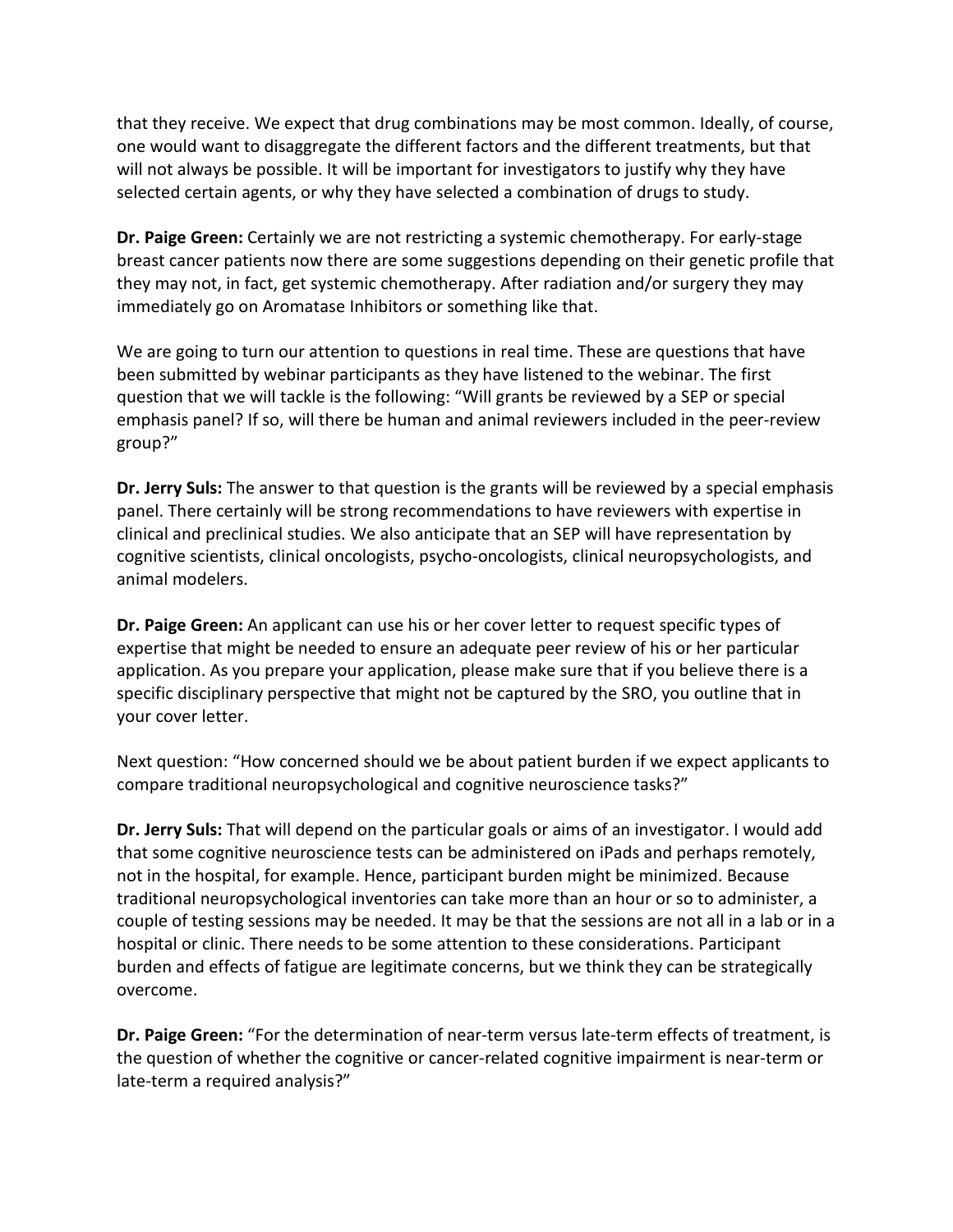**Dr. Jerry Suls:** We would encourage long-term or late-term effects assessment, but in some contexts that will not be relevant or possible. It really will depend on the application making clear that meaningful conclusions can be drawn about the effects of treatment based on the follow-up period selected. We suspect that long-term effects are what most patients and clinicians are most concerned about. But the short-term effects, or acute effects, can also be very important for medical treatment, adherence, etc. Assessment of late-term effects would be very appealing, but not absolutely essential. I should add that there is a need for longitudinal data about late cognitive effects in preclinical studies, but whether that is a feasible question will depend on the applicants' specific aims, chemo-agent, the kind of cognitive testing, the species, etc. There will be preclinical studies for which the assessment of late cognitive effects will not be feasible.

**Dr. Paige Green:** We have a few participants who appear to be interested in whether or not the funding opportunity announcements are relevant to pediatric populations. Can you address that?

**Dr. Jerry Suls:** We are interested in adult populations. Pediatric populations frequently involve a different set of variables and factors and treatments. Although our division and the branch are clearly interested, these two PARs does not seek to support pediatric or a mix of pediatric and adult. We are talking about adults 18 years and older. Pediatric cases would be a different realm.

**Dr. Paige Green:** One question we have received highlights that cognitive neuroscienceinformed tests largely focus on the computerized assessment of skills that can distinguish selective attention and memory. I do not know if that perception has been perpetrated by the examples that you used in the webinar, but this person would like to know if you can provide examples of cognitive neuroscience tests other than computerized? I would assume ones that are focused on selective attention and memory.

**Dr. Jerry Suls:** First of all, we do use those examples of computerized tests. I would argue that one could make the case for other sorts of instruments. And in the FOA we make it clear that we're also giving the possibility that one might assess brain activity through a variety of different means (e.g., electrophysiology) to identify impaired cognitive processes. I would say we are thinking most of these neuroscience paradigms will be computerized, but there may be tasks that are much more oriented toward brain activity that is coincident with performing a cognitive task. If someone needs me to amplify on this answer, please contact me.

**Dr. Paige Green:** That goes for any of the questions that we have attempted to cover today. If you require more follow-up information, please reach out to Dr. Suls.

Next question: "Would biological mechanisms be relevant as part of assessing the cognitive impact of cancer and treatment?"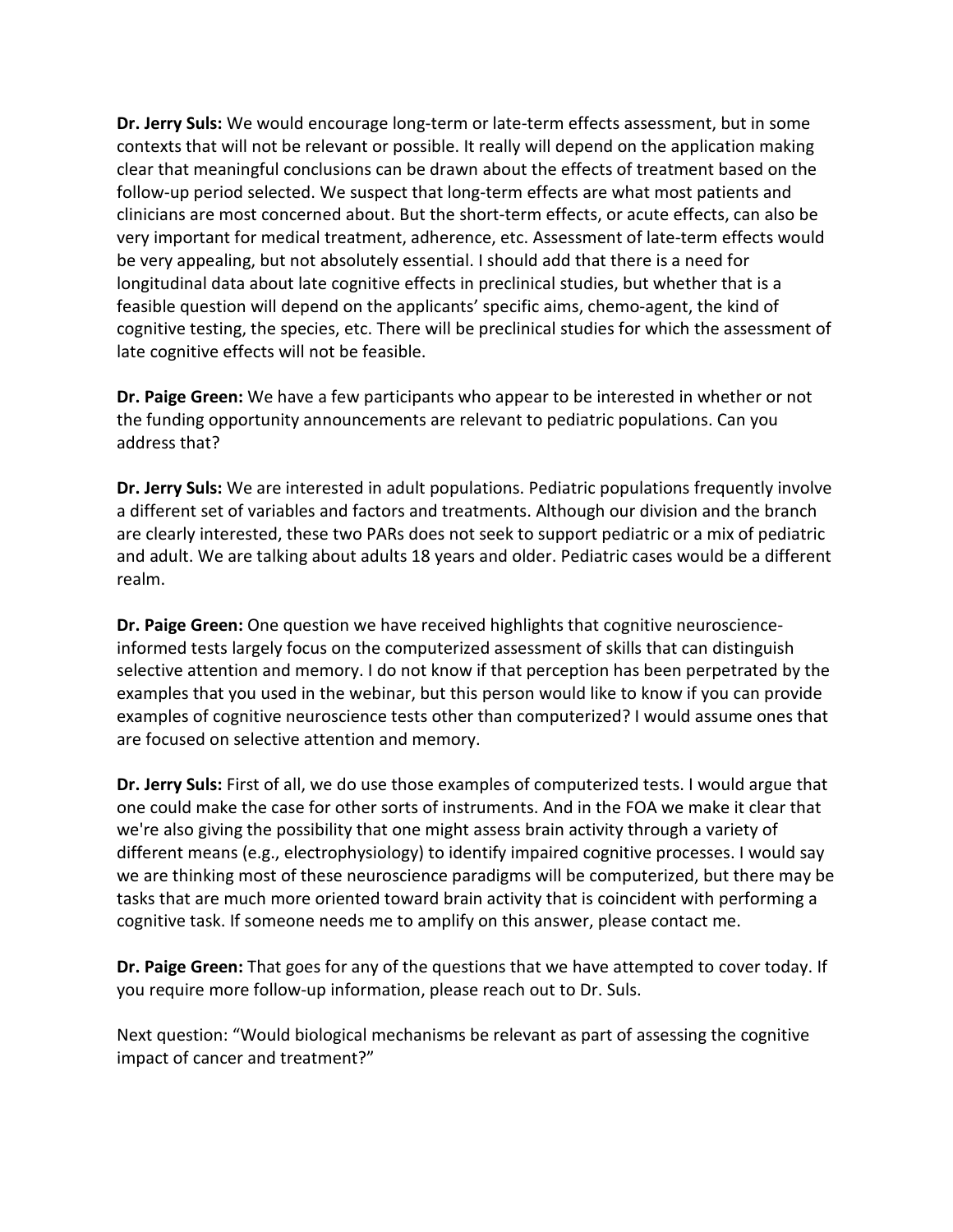**Dr. Jerry Suls:** Absolutely. Identifying mechanisms of action as a function of chemo-agents or hormone blockers, etc., helps to clarify what cognitive process has been impaired. So biological mechanisms and their measurement are definitely relevant. However, not essential for patient studies. Mechanisms are likely to play a major role, however, in the preclinical study applications.

**Dr. Paige Green:** I would add that was one of the primary reasons why we extended the scope to include preclinical models. We did want to be able to interrogate specific mechanisms in an experimental model.

Someone would like us to clarify the distinction between cognitive science tests and neuropsychological tests. They add, other than test length, how do you clarify or distinguish between those modes of assessment?

**Dr. Jerry Suls:** In standard clinical neuropsychology tests, with some exceptions, a poor performance on a test often implicates a composite of cognitive operations. So it is difficult to determine exactly where the impairment lies. Cognitive neuroscience paradigms can often probe more deeply about the source of the performance problem. For example, some neuropsychological test batteries can identify that a patient has a problem with memory but not whether it is long-term memory, short-term memory, or working memory, or all three. A well-developed cognitive science test can often differentiate far better than a neuropsychological test battery, which when it tries to differentiate often does require looking at patterns of performance across different tests. The problem is that other factors may vary across the tests. We are not contending, however, that all components of cognition are capable of being dissected, at the current stage of cognitive neuroscience. A good place to find appropriate cognitive neuroscience tests is the consortium called CNTRACS. It has a website, which describes these paradigms for different aspects of cognition and subcomponent processes. There has been some incorporation of cognitive-neuroscience paradigms in functional brain imaging studies but little attempt to test the use of these paradigms for diagnostic purposes.

**Dr. Paige Green:** May I ask a follow-up question? Is it expected that the cognitive science tests that are proposed in these applications must have already been used in clinical samples of some type, or would more experimental cognitive science tests that might be used in healthy or normative samples be appropriate as well as long as they are scientifically justified?

**Dr. Jerry Suls:** Absolutely, the answer is the second. Experimental tests are certainly fair game here.

**Dr. Paige Green:** "Is this funding mechanism appropriate for behavioral experiments in animal models, for examining mechanisms of cognitive impairment with chemotherapy?"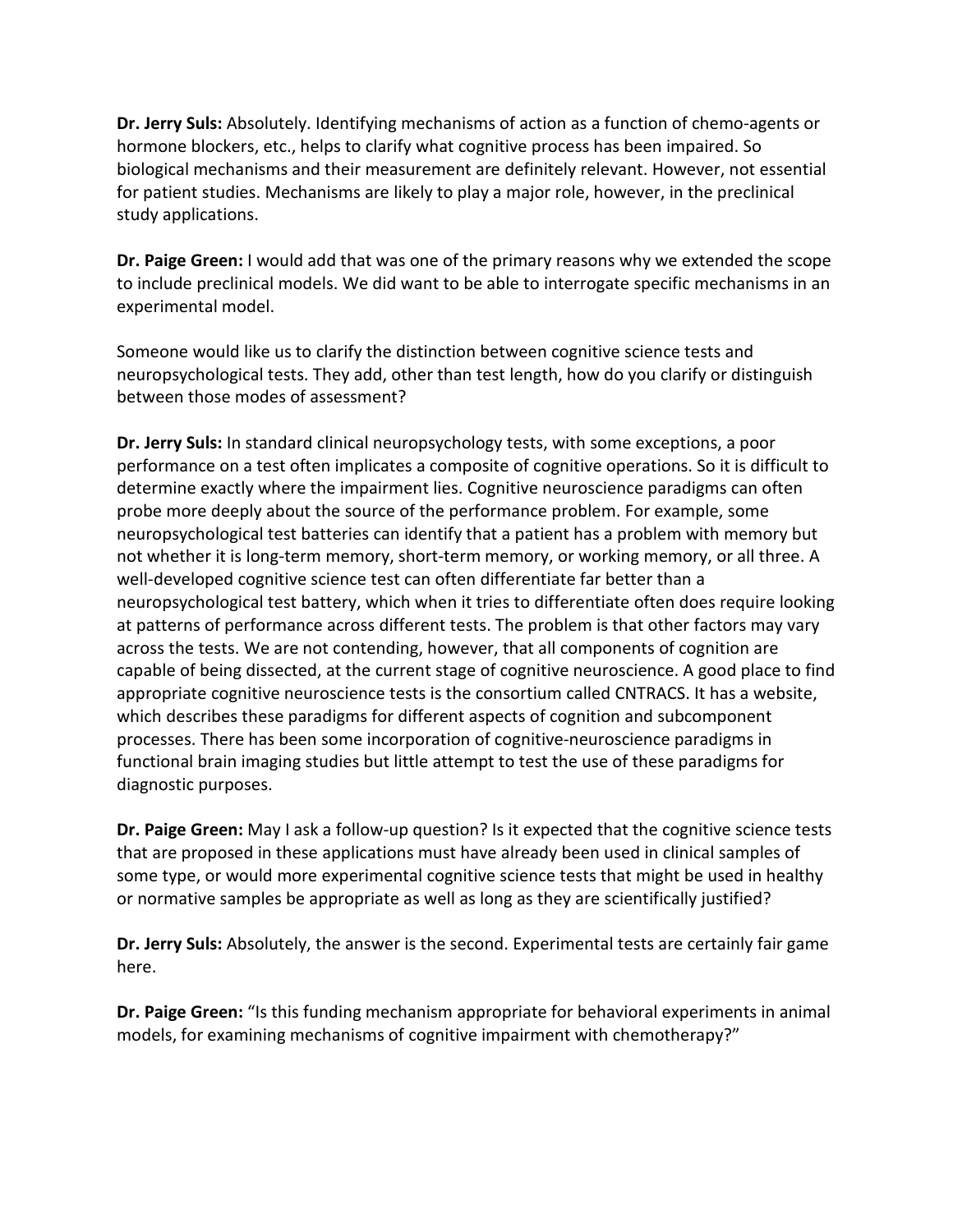**Dr. Jerry Suls:** If I understand the question correctly, the answer would be yes, as long as there was an aim and results that bore on whether the procedure could identify a potentially specific component of cognition that is impaired by chemotherapy.

**Dr. Paige Green:** We have a question that is related to whether a standard battery is expected in preclinical or animal model studies relevant to the FOA?

**Dr. Jerry Suls:** A standard battery is not expected in preclinical applications. However, it would be critical to justify the use of a cognition, learning, or memory paradigm for animals that is capable of identifying the specific processes that are not functioning properly. The use of a complete battery is not necessary.

**Dr. Paige Green**: Would you expect that battery or that choice of either behavioral experiments or paradigms that are used in a preclinical model to have some ecological or translational relevance to human processes?

**Dr. Jerry Suls:** Absolutely. They should have some translational relevance and ecological validity. Generally speaking, in most of the preclinical work that I am aware of, you can almost always find there is evidence for ecological validity. This should be specified in the application, however.

**Dr. Paige Green:** Perhaps this has been perpetuated by our introduction to the scientific scope, but we have a participant who wants to know whether preclinical studies are actually an emphasis here?

**Dr. Jerry Suls:** The preclinical studies and clinical studies are both relevant here. We are not emphasizing one over the other.

**Dr. Paige Green:** I think I have exhausted the list of questions that have been submitted in real time.

**Dr. Jerry Suls:** There is a question about set-asides. This is not a Request for Applications (RFA). There is no set aside for this. This will be funded from the score percentile from the general pool. However, these are PARs, which means they do get a special review panel with expertise that is relevant to this particular set of questions and areas of research, both clinical and preclinical.

**Dr. Paige Green:** That is an important point here. The beauty of these two FOAs is they will remain active for a three-year period. That is in contrast to an RFA in which there is one submission time for applicants to respond to this special area of emphasis. We do not have set-asides for this particular scientific activity. But that comes with the ability to submit and resubmit and actually receive a percentile and be considered for funding within the regular funding stream. That is the beauty of this being a program announcement with special receipt and review.